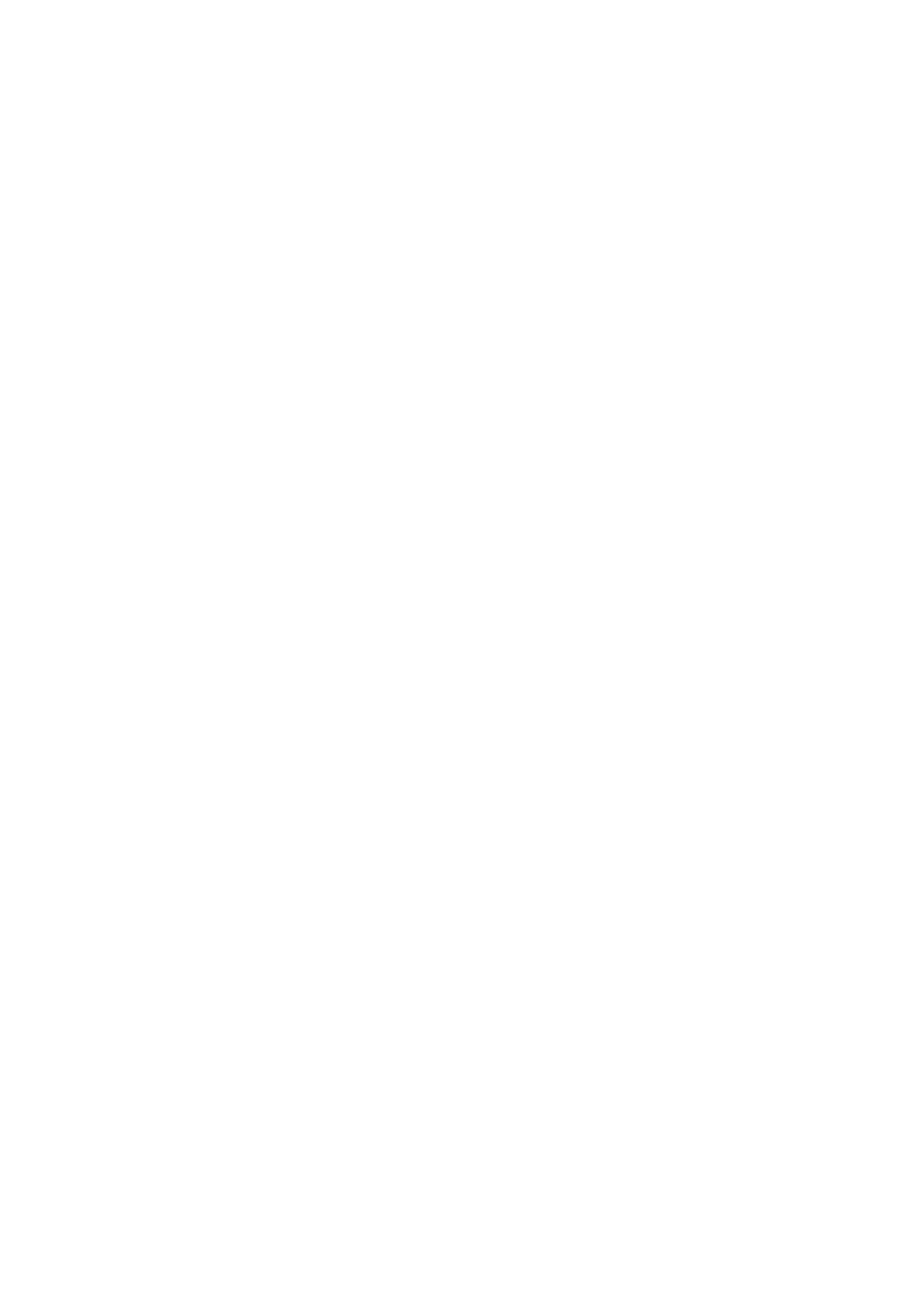目 次

| $\mathbf{1}$                                                  |  |
|---------------------------------------------------------------|--|
| 规范性引用文件 ……………………………………………………………………………………… 1<br>$\overline{2}$ |  |
| 3                                                             |  |
| 4 气象数字对象分类与代码 …………………………………………………………………………………… 2              |  |
| 5 <sup>1</sup>                                                |  |
| 6                                                             |  |
| MOID 分配规则<br>7                                                |  |
| 元数据提交要求<br>8                                                  |  |
| 9                                                             |  |
| 气象行业机构节点 ……………………………………………………………………… 7<br>附录 A(规范性)           |  |
| MOID 编码示例 …………………………………………………………………………… 9<br>附录 B(资料性)        |  |
| MOID 应用机构代码编码规则 …………………………………………………… 10<br>附录 C(规范性)          |  |
| 参考文献 ………………………………………………………………………………………… 12                    |  |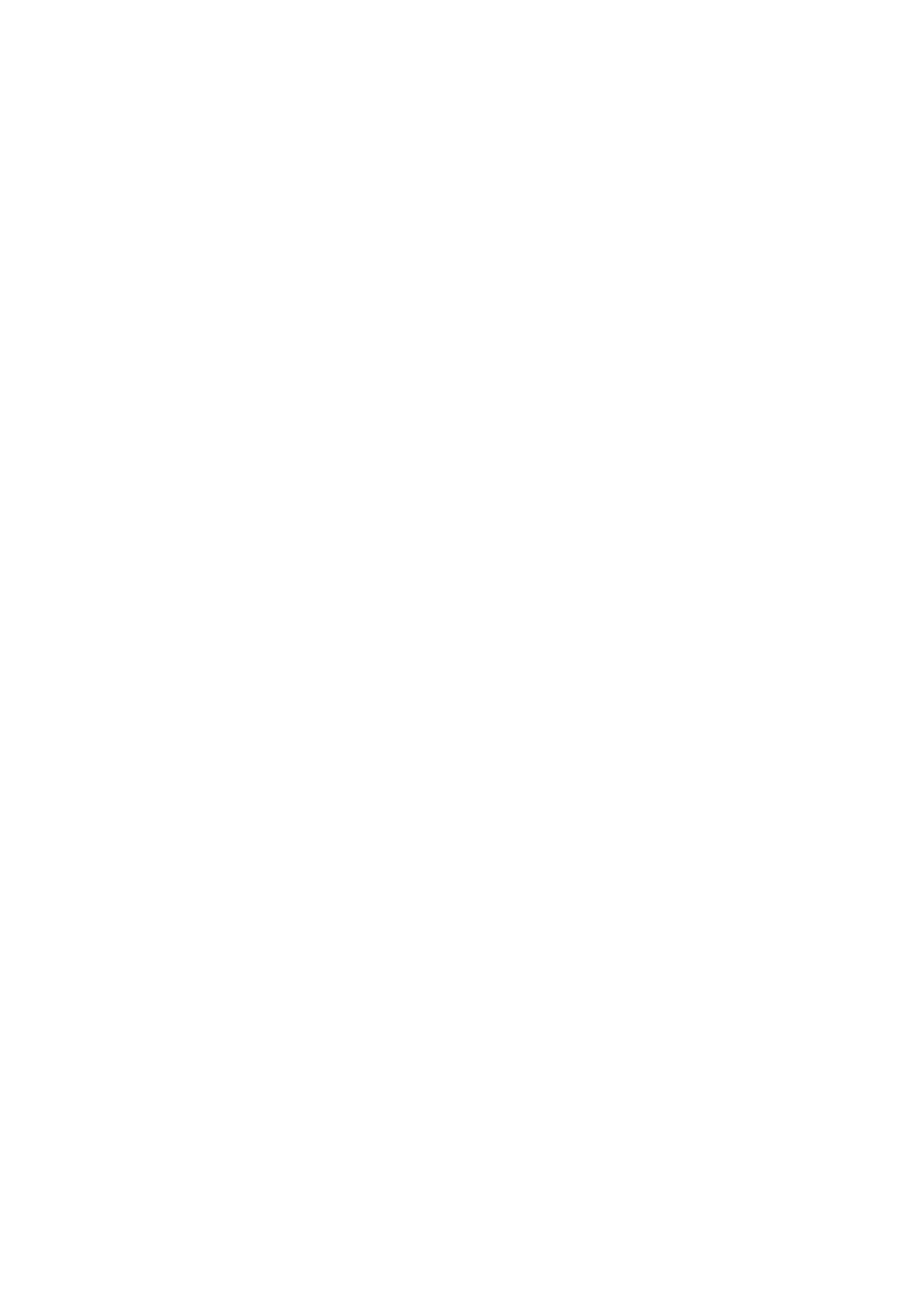## 前 言

本文件按照 GB/T 1.1-2020《标准化工作导则 第1部分:标准化文件的结构和起草规则》的规定 起草。

请注意本文件的某些内容可能涉及专利。本文件的发布机构不承担识别专利的责任。

本文件由全国气象基本信息标准化技术委员会(SAC/TC 346)提出并归口。

本文件起草单位:安徽省气象信息中心、国家气象信息中心、中国电子技术标准化研究院、北京数聚 万维科技有限公司、国家卫星气象中心、中国气象科学研究院。

本文件主要起草人: 温华洋、张志强、杨和平、亓永刚、盛绍学、王轩、朱华亮、王亚东、杨笛、王易阳、 陈凤娇、刘巍、邱康俊、张苗苗、张恩红、郑虹晖、金素文、李泽杰。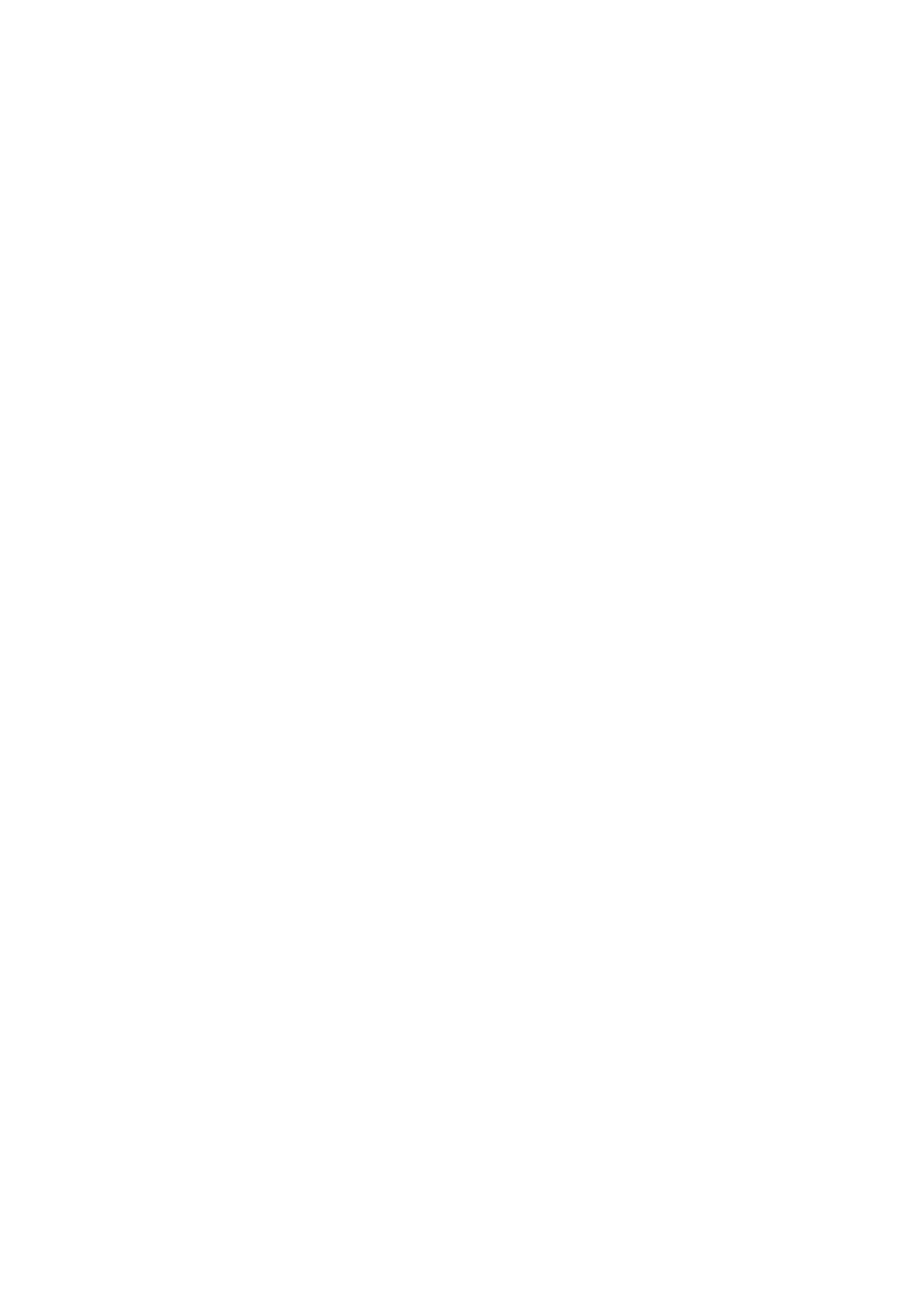## 气象数字对象标识符 总则

#### 1 范围

本文件规定了气象数字对象的分类与代码,气象数字对象标识符(以下简称 MOID)的体系结构、命 名规则、分配规则,元数据提交要求和 MOID 解析要求。

本文件适用于气象数字对象的管理、溯源和识别。

#### 2 规范性引用文件

下列文件中的内容通过文中的规范性引用而构成本文件必不可少的条款。其中,注日期的引用文 件,仅该日期对应的版本适用于本文件;不注日期的引用文件,其最新版本(包括所有的修改单)适用于 本文件。

GB/T 2260 中华人民共和国行政区划代码 GB/T 2659 世界各国和地区名称代码 GB/T 7408-2005 数据元和交换格式 信息交换 日期和时间表示法(ISO 8601:2000,IDT) GB/T 25100-2010 信息与文献 都柏林核心元数据元素集(ISO 15836:2009, MOD) GB/T 26231-2017 信息技术 开放系统互联 对象标识符(OID)的国家编号体系和操作规程 GB/T 33674-2017 气象数据集核心元数据 GB/T 35299-2017 信息技术 开放式系统互连 对象标识符解析系统 QX/T 102-2009 气象资料分类与编码 QX/T 223-2013 气象档案分类与编码 QX/T 327-2016 气象卫星数据分类与编码规范 QX/T 378-2017 公共气象服务产品文件命名规范

#### 3 术语和定义

下列术语和定义适用于本文件。

 $3.1$ 

#### 气象数字对象 meteorological digital object

气象数字资源

包含气象特征可被计算机识别的信息。

注:如开展与气象相关的业务、科研、管理和培训过程中形成的各类文本、图像、音频和视频等。

 $3.2$ 

#### 对象标识符 object identifier;OID

用于无歧义地标识对象的全局唯一值。

「来源:GB/T 26231-2017,3.4,有修改]

#### $3.3$

#### 气象数字对象标识符 meteorological digital object OID; MOID

用于无歧义地标识气象数字对象(3.1)的全局唯一值。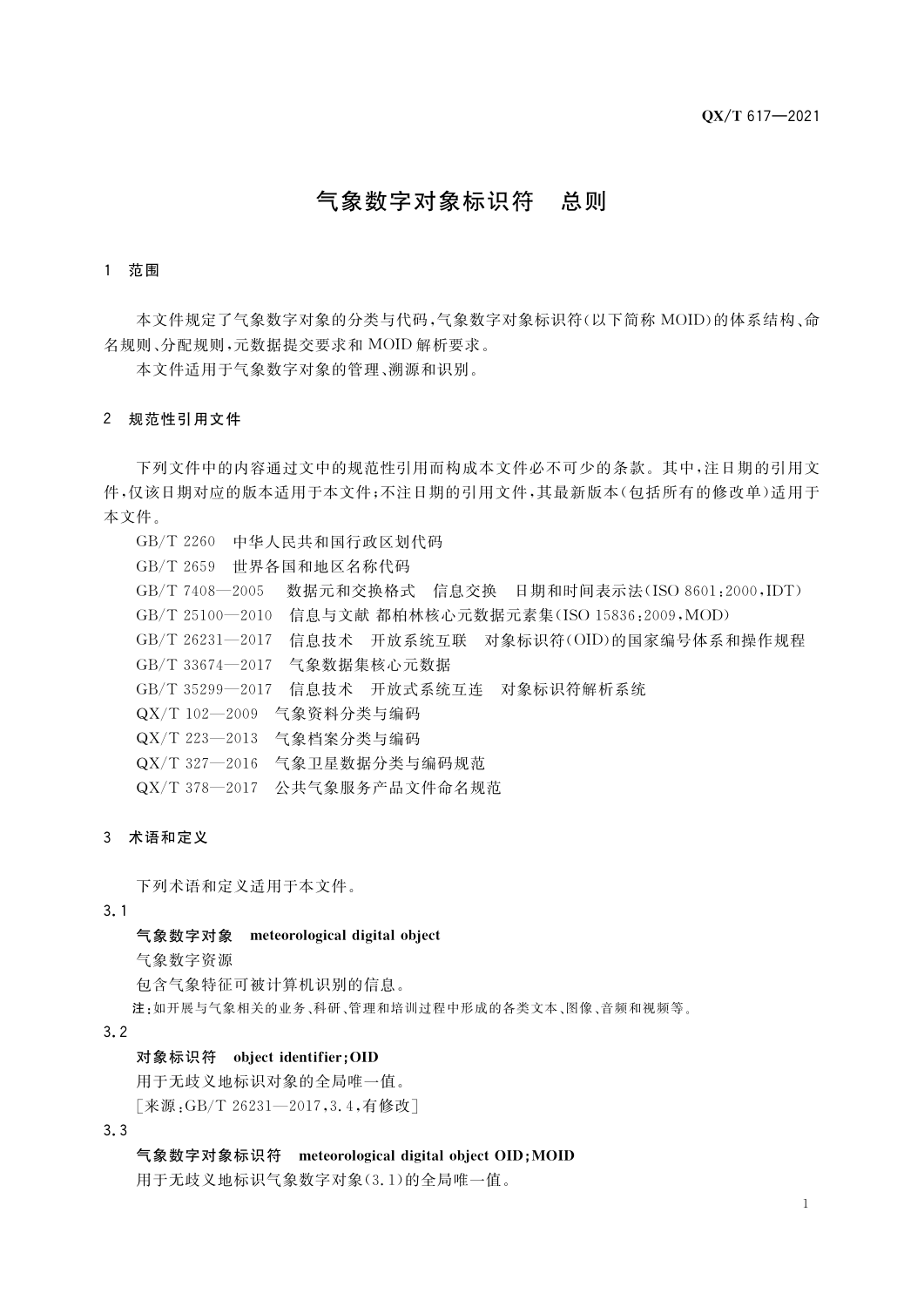QX/T 617-2021

 $3, 4$ 

#### 气象数字对象标识系统 MOID system

MOID 系统

实现 MOID(3.3)注册、分配、解析和管理过程的系统。

 $3.5$ 

#### 元数据 metadata

用于描述气象数字对象(3.1)属性的信息。

注:它描述一个具体的气象数字对象并能够借助描述信息对气象数字对象进行定位、管理,有助于气象数字对象的 发现、获取、利用。

「来源: WH/T 48-2012, 3.9, 有修改]

 $3.6$ 

#### 解析 resolution

提交一个 MOID(3.3)到 MOID 系统(3.4),接收返回与 MOID(3.3)有关信息的过程。 注:如网址(URL 地址(Uniform Resource Locator,统一资源定位器),或气象数字对象相应元数据(3.5)。 「来源:GB/T 36369-2018,3.7,有修改]

#### 4 气象数字对象分类与代码

气象数字对象分为党务、气象事业管理、气象数据、气象业务技术、气象科学研究、气象基本建设、气 象仪器装备和气象标准计量8个类别,类别代码应符合表1的规定。其中:

- a) 气象数据(代码 D3)类别中包含的内容为大气探测资料及其衍生产品,以及这些资料和产品用 于应用服务的相关信息;
- 注:包括通过观测监测、加工整理、科学研究、试验开发、考察调查、交换共享、互联网收集等方式取得的气象数据和 产品,以及这些气象数据和产品开展共享、服务的信息。
- b) 其他各类别包含内容为 QX/T 223-2013 附录 A 的表 A.1 的相应分类包含内容,以及其用于 应用服务过程的信息。

| 序号                                               | 类别     | 代码 | 序号 | 类别     | 代码             |  |
|--------------------------------------------------|--------|----|----|--------|----------------|--|
|                                                  | 党务     | D1 |    | 气象科学研究 | D5             |  |
|                                                  | 气象事业管理 | D2 |    | 气象基本建设 | D6             |  |
|                                                  | 气象数据   | D3 |    | 气象仪器装备 | D <sub>7</sub> |  |
|                                                  | 气象业务技术 | D4 |    | 气象标准计量 | D8             |  |
| 气象数字对象应用服务过程的信息使用代码 Dx-S 表征,其中 Dx 为表中气象数字对象对应类别。 |        |    |    |        |                |  |

#### 表 1 气象数字对象分类与代码

#### 5 MOID 体系结构

MOID 体系结构应符合图 1 的规定。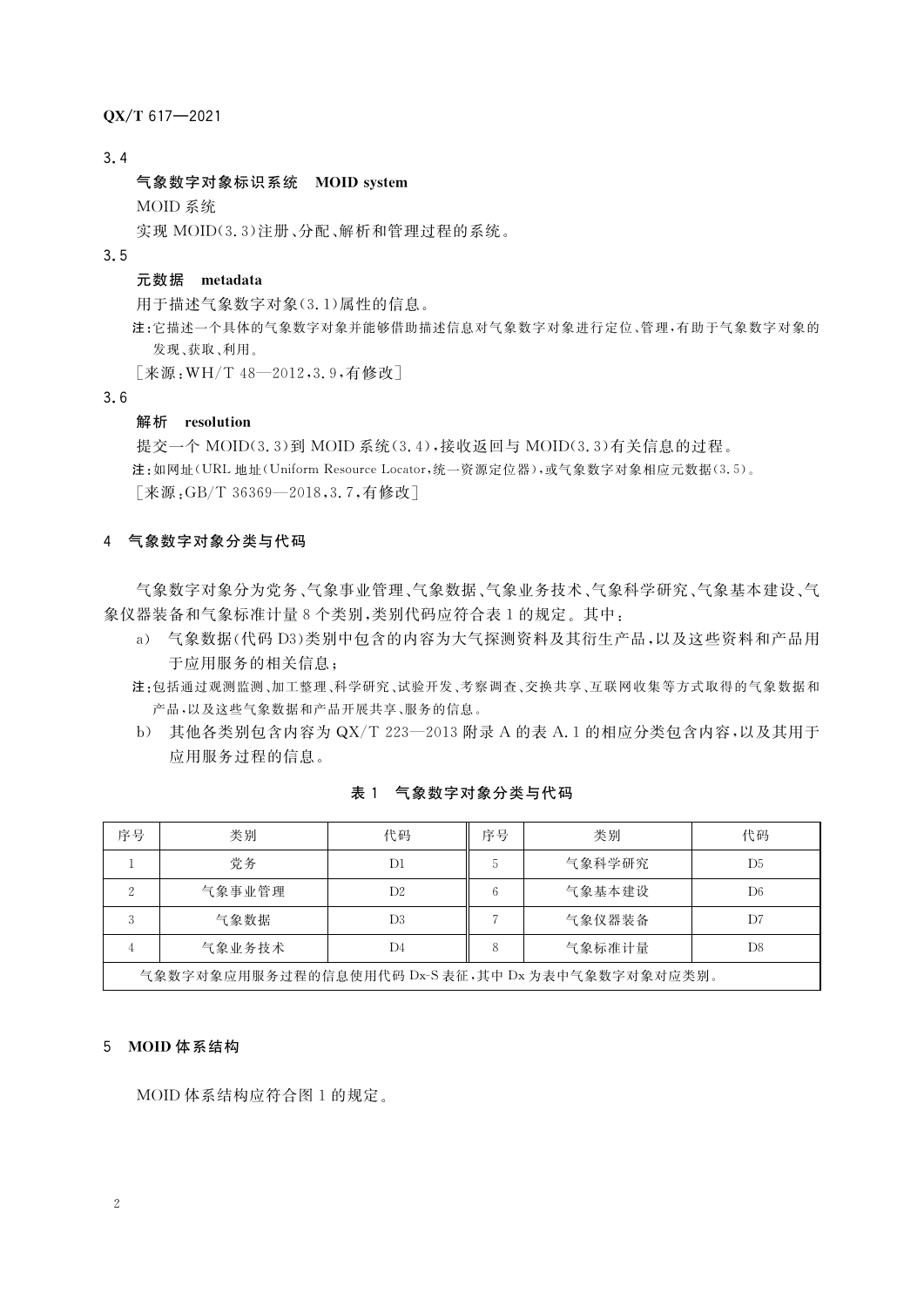

注:图中实线为 MOID 注册分配过程,虚线为解析过程。

#### 图 1 MOID 体系结构关系

MOID 体系结构由气象数字对象、MOID、元数据和 MOID 系统四个部分组成。气象数字对象与对 应的元数据关联,依托 MOID 系统注册、分配获得 MOID。同时 MOID 依托 MOID 系统解析功能,获得 气象数字对象所关联的元数据信息。

#### 6 MOID 命名规则

#### 6.1 MOID 的结构

MOID 由固定标识段和自定标识段组成,应符合图 2 的规定。 MOID 采用 OID 标识体系, 按照 GB/T 26231-2017 第 6 章的要求命名。



n 为大于或等于 7 的整数。

X1, X2, …, X6 按照本文件中 6.3 的要求编码, X7, …, Xn 按照本文件中 6.4 的要求编码。

#### 图 2 MOID 的结构

#### 6.2 编码一般规则

MOID 编码符合下列一般规则:

- a) MOID 每段由纯英文字母或纯数字或英文字母、数字和符号混合组成;
- b) 英文字母"A"~"Z"和阿拉伯数字"0"~"9"均为组成段的合法字符,英文字母不区分大小写;
- c) 符号应使用常见的"/""\""-""~""%""#""@"和"&"等符号;
- d) MOID 每段长度不超过 63 个字符, 为了便于记忆和使用, 应尽量简洁;
- e) 一个完整的编码长度不宜超过 100 个字符(含符号".")。

#### 6.3 固定标识段编码规则

MOID 第1~6 段为固定标识段,其中第1~4 段由国家 OID 注册中心分配。各段含义、长度、编码

 $\overline{3}$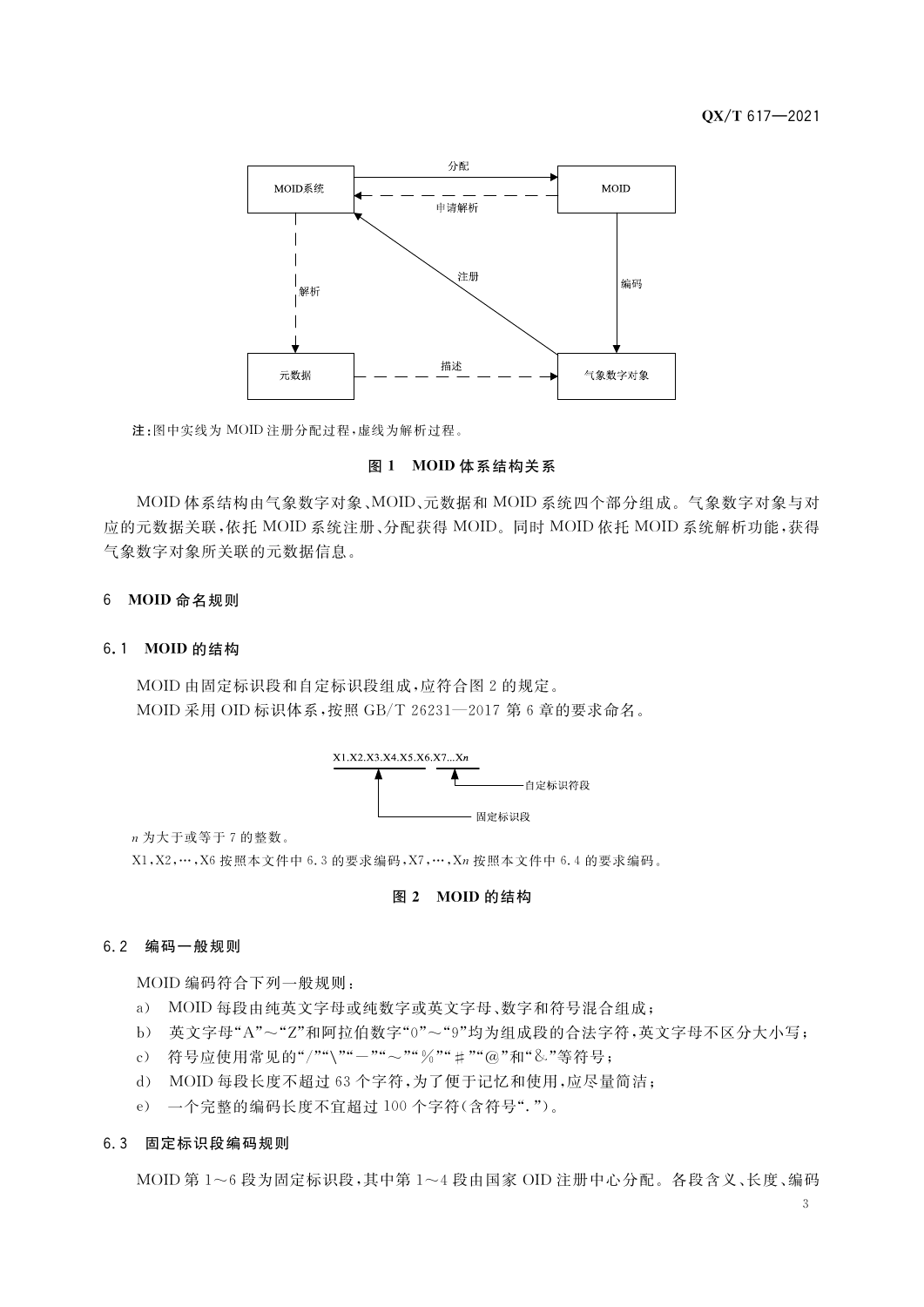#### $OX/T$  617-2021

方式及代码应符合表 2 的规定。

| 段                                                               | 含义                                               | 长度           | 编码方式 | 代码                                              |  |  |
|-----------------------------------------------------------------|--------------------------------------------------|--------------|------|-------------------------------------------------|--|--|
| 第1段                                                             | ISO 管理                                           | $\mathbf{1}$ | 数字   |                                                 |  |  |
| 第2段                                                             | 采用国家成员体编码体系                                      |              | 数字   | $\overline{2}$                                  |  |  |
| 第3段                                                             | 国家或组织节点代码                                        | 3            | 数字   | 156, 表示中国                                       |  |  |
| 第4段                                                             | 气象行业节点代码                                         | 3            | 数字   | 416,表示气象行业                                      |  |  |
| 第5段<br>混合<br>气象行业机构节点代码<br>$2 - 12$                             |                                                  |              |      | 气象行业机构节点的管理、分类、代码规则按照附<br>录 A 的规定,如 CMA,表示中国气象局 |  |  |
| 第6段                                                             | 混合<br>第 4 节确定,如 D3,表示气象数据<br>数字对象分类代码<br>$2 - 4$ |              |      |                                                 |  |  |
| 注: ISO 为国际标准化组织(International Organization for Standardization) |                                                  |              |      |                                                 |  |  |

#### 表 2 MOID 固定标识段编码要求

#### 6.4 自定标识段编码规则

#### 6.4.1 一般规则

MOID 第7 段及其后各段为自定标识段,各段长度不固定,可根据标识需要选择气象数字对象的一 个或多个属性进行组合编码(编码示例参见附录 B),如:生产方式、时间、频次、时效、空间分辨率、要素、 区域范围、高度、来源、媒体类型、存储格式、用途、版本、载体、设备(名称、型号和厂商等)、许可、生产者、 分发者、责任人和服务对象等属性。属性编码符合下列规则。

- a) 表征涉及个人和机构敏感信息属性的代码应使用无意义字符串。
- b) 与气象数字对象生产、分发、服务、使用和管理有关的 MOID 应用机构代码编码规则应按照附 录C的规定。
- c) 区域属性、时间属性、媒体类型属性和存储格式属性的编码规则符合 6.4.2 至 6.4.5 的规定。
- d) 其他属性编码要求如下:
	- 1) 采用已有标准给出的代码,如气象数据(代码 D3)的要素属性,应采用 QX/T 102-2009 表 5、表 9 和表 13 中要素对应的标识符作为编码;
	- 2) 采用自定义编码方式,自定义的代码应符合日常使用和管理习惯,且获得 MOID 管理机 构的认可。

#### 6.4.2 区域属性编码规则

表征气象数字对象区域属性时,编码符合下列要求:

a) 应采用已有文件给出的区域范围及区域属性代码;

#### 示例:

GB/T 36109-2018 给出的气象产品地理分区和范围, GB/T 2260 给出的行政区字母代码和数字代码, QX/T 387-2017 表 A.3 至表 A.7 给出的区域属性代码等。

b) 自由定义的区域代码应使用以字母为主的混合编码方式(如使用表征该区域的英文缩写或全 称),编码长度 3~12位。

#### 6.4.3 时间属性编码规则

表征气象数字对象时间属性时,编码符合下列要求。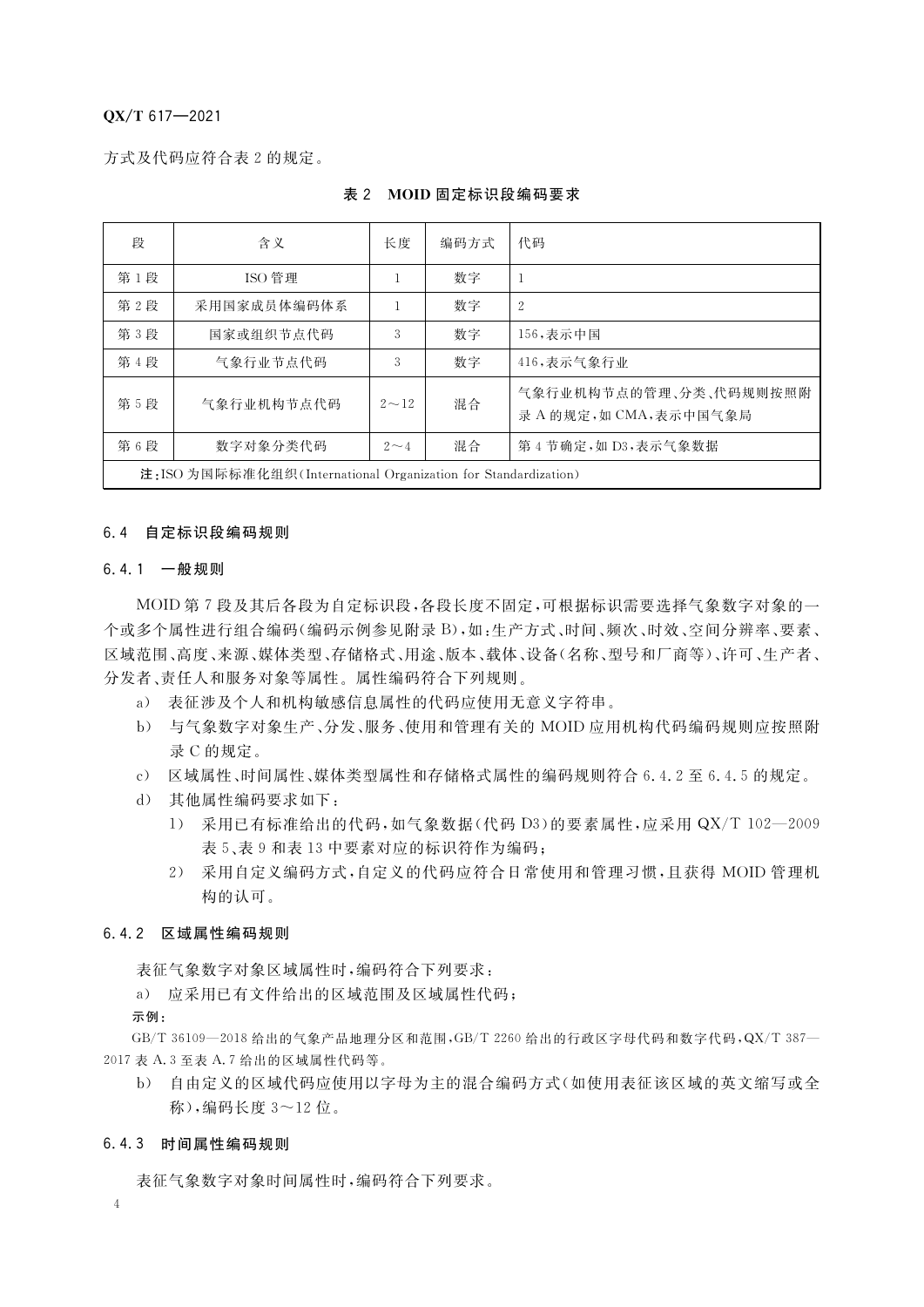- a) 用于表征气象数字对象生产、发布和服务等日期时间属性的,应按照 GB/T 7408-2005 第 5 章的规定使用 YYYYMMDDhhmmss 格式标识,使用非北京时的应在元数据中注明。
- b) 用于表征气象数字对象生产、发布和服务等时间频次属性的,使用 HHHXXX 格式,说明 如下:
	- 1) HHH 为常用时间频次属性包括秒类、分钟类、小时类、日类、候类、周类、旬类、月类、季节 类和年类,代码应符合表3的规定,其他属性根据需要扩展,编码长度3~5位;
	- 2) XXX 为具体时间频次,采用大于1的整数数字表示,等于1时省略。

示例:

MIN6 表征气象数字对象的生产频次为 6 分钟(如天气雷达基数据)。

| 序号 | 代码         | 时间频次  | 序号 | 代码         | 时间频次  |
|----|------------|-------|----|------------|-------|
|    | <b>SEC</b> | 秒钟级间隔 | 6  | WEK        | 周级间隔  |
| 2  | <b>MIN</b> | 分钟级间隔 |    | <b>TEN</b> | 旬级间隔  |
| 3  | HOR        | 小时级间隔 | 8  | <b>MON</b> | 月级间隔  |
| 4  | DAY        | 日级间隔  | 9  | <b>SES</b> | 季节级间隔 |
| 5  | <b>PEN</b> | 候级间隔  | 10 | YER        | 年级间隔  |

表 3 常用时间频次属性代码

#### 6.4.4 媒体类型编码规则

气象数字对象常见媒体类型代码应符合表 4 的规定,其他可参照利用媒体类型的汉语拼音缩写扩 展,编码长度 2~4位。

表 4 气象数字对象常见媒体类型代码

| 序号             | 代码        | 媒体类型 | 序号         | 代码        | 媒体类型 |
|----------------|-----------|------|------------|-----------|------|
|                | WB        | 文本   | 6          | SIK       | 数据库  |
| $\mathfrak{2}$ | <b>TX</b> | 图像   | $\sqrt{2}$ | <b>WY</b> | 网页   |
| 3              | ΥP        | 音频   | 8          | RJ        | 软件   |
| 4              | <b>SP</b> | 视频   | 9          | XH        | 信号   |
| 5              | DMT       | 多媒体  | 10         | 预留        | 扩展   |

#### 6.4.5 存储格式编码规则

气象数字对象常用存储格式及编码应按照 QX/T 327-2016 表 A. 9 和 QX/T 378-2017 表 A. 8 的规定。自定义存储格式的编码应使用以字母为主的混合编码方式,编码长度 2~6位。

#### 7 MOID 分配规则

#### 7.1 范围

可以给任意一个气象数字对象分配 MOID。 MOID 能分配给任何类型、格式、载体的气象数字对象。MOID 分配的气象数字对象包括不限于:

 $5<sup>5</sup>$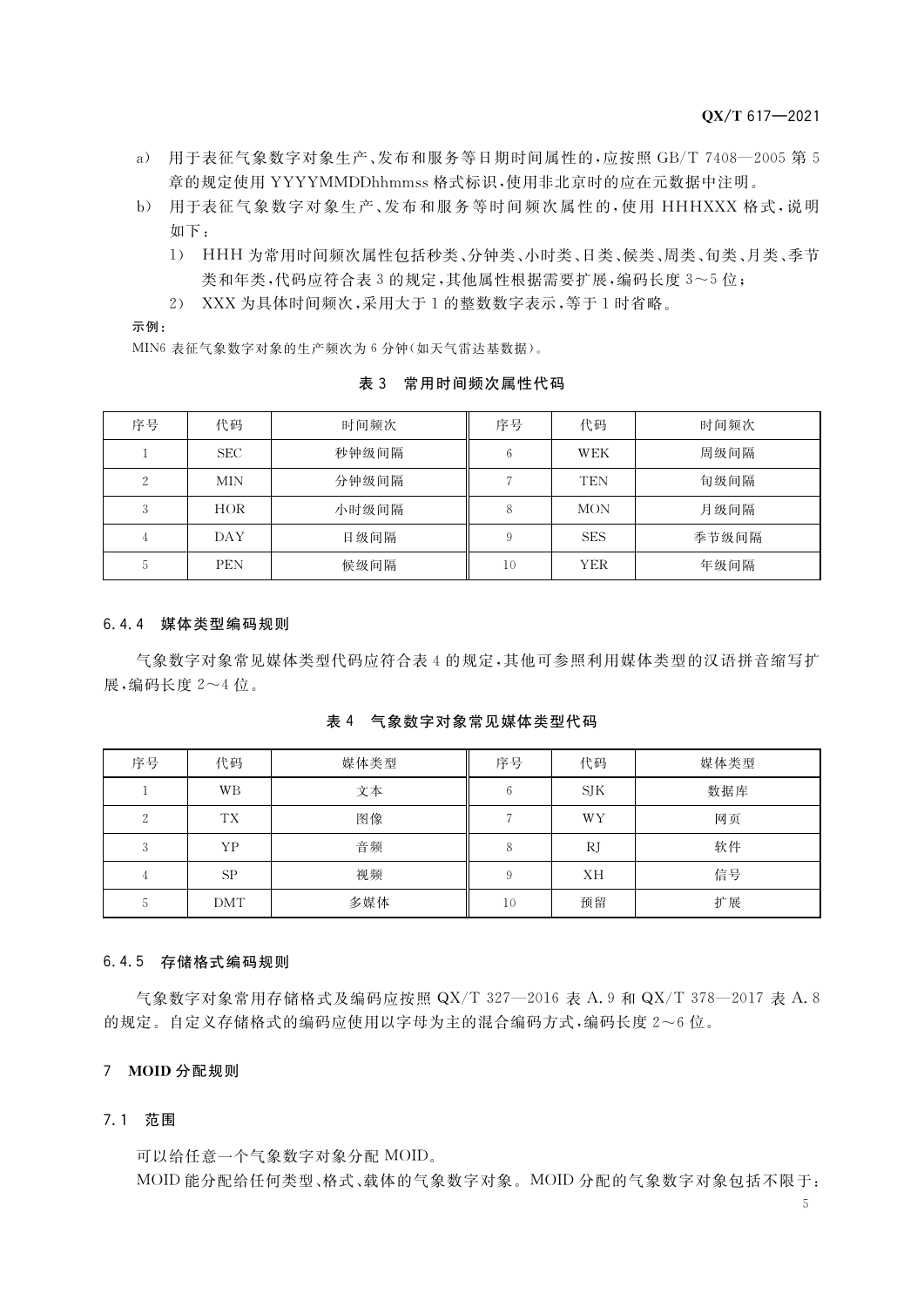#### $OX/T 617 - 2021$

观测记录、预报预测结论、服务产品、数据集等及其相应的服务过程,以及这些气象数字对象的某一部 分、元数据等。但所分配气象数字对象应有相应元数据信息,且元数据内容符合本文件中第8章的 要求。

#### 7.2 粒度

MOID 能在气象数字对象的任意粒度层次上进行分配。

#### 示例 ·

安徽省1950年-2019年地面气温定时观测数据集,安徽省合肥观测站 2019年气温定时观测数据集,一组合肥市冰 雹天气现象的图像文件,一个关于台风报道的音频文件,一个关于龙卷灾害调查的视频文件,一组关于某部委实时汇交 的气象数据,一本关于气象预报方法的电子图书或其中一个章节或其中一段文字,或者使用者认为需要的任何其他 粒度。

MOID 应根据气象数字对象使用需要的最小粒度进行分配,不宜将每一个最小粒度的气象数字对 象均分配 MOID。如自动站观测的分钟降水数据,不官将每一分钟均分配 MOID,应根据用户需要将其 必要的分钟数据、或一个降水天气过程、或一日、或一月、或一年的数据进行分配。

#### 7.3 唯一性

MOID 应具有唯一性。

一个 MOID 唯一地标识一个气象数字对象。一个被标识气象数字对象可对应多个 MOID。

#### 7.4 持久性

MOID 不受时间限制,永久有效。

MOID 不受标识气象数字对象权限、URL 地址、服务规则、管理责任等变更的影响。

#### 8 元数据提交要求

在注册 MOID 时,应同时提交该气象数字对象的元数据信息。元数据提交符合下列要求:

- a) 元数据元素集包含:名称、创建者、主题、出版者、其他责任者、日期、类型、格式、标识符、来源、 语种、关联、时空范围、权限等。其定义应按照 GB/T 25100-2010 表 1 的规定;
- b) 元数据元素集中元素均为可选,且可重复,可以以任何顺序出现,同一元素可以多次出现(如日 期):
- c) 气象数字对象元数据信息应以有助于气象数字对象的发现、获取和利用为原则,根据气象数字 对象特性对元素进行细化扩展;
- d) 描述元素的属性应至少包含名称、定义和取值范围等内容。其中气象数据(代码 D3)还应结合 GB/T 33674-2017 附录 A 和附录 B 细化。

#### 9 MOID 解析要求

MOID 的解析符合下列要求:

- a) MOID 的解析基于 MOID 系统,应按照 GB/T 35299-2017 第 5 至 8 章规定的技术要求实现;
- b) MOID 解析后获得相应的气象数字对象的元数据;
- c) 用户通过解析应获得 MOID 关联的气象数字对象的元数据信息;
- d) 与该 MOID 无密切关联的用户获得的气象数字对象元数据信息应进行脱敏处理。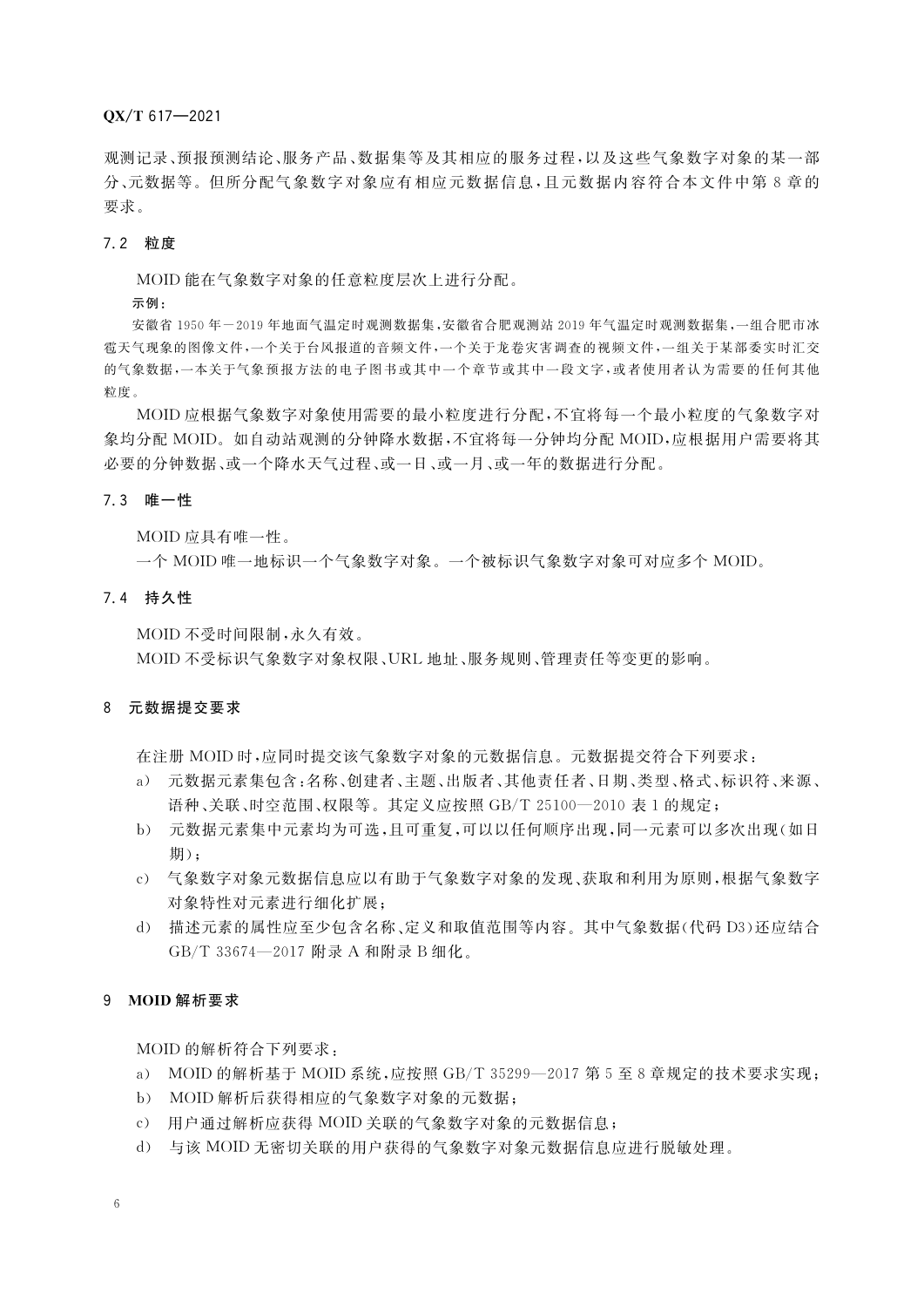## 附 录 A (规范性) 气象行业机构节点

#### A.1 管理

气象行业机构节点亦称为行业二级节点,由申请机构向 MOID 管理机构提出申请,申请应提供如 下信息:申请机构的中英文名称、中英文地址、联络人(姓名、邮政地址/电子邮箱和电话)、申请用途和自 定标识位编码规则等。

MOID 管理机构授权申请机构成为气象行业机构节点后,该申请机构负责本节点 MOID 注册、分 配、解析、MOID系统运维和管理工作。

#### A.2 分类

根据机构管理从属关系气象行业机构节点分为气象部门内机构节点和其他机构节点。其中气象部 门内机构节点分为中国气象局节点和各省级气象局节点,其他机构节点可以为与气象相关的国内外政 府机构、企事业单位、公共团体和其他组织等。

### A.3 代码

气象部门内机构节点代码应符合表 A.1 的规定。

| 序号             | 节点机构名称    | 节点代码         | 序号 | 节点机构名称      | 节点代码     |
|----------------|-----------|--------------|----|-------------|----------|
| 1              | 中国气象局     | <b>CMA</b>   | 17 | 河南省气象局      | CMA-HA   |
| $\mathbf{2}$   | 北京市气象局    | CMA-BJ       | 18 | 湖北省气象局      | $CMA-HB$ |
| 3              | 天津市气象局    | $CMA-TJ$     | 19 | 湖南省气象局      | $CMA-HN$ |
| $\overline{4}$ | 河北省气象局    | $CMA-HE$     | 20 | 广东省气象局      | $CMA-GD$ |
| 5              | 山西省气象局    | $CMA-SX$     | 21 | 广西壮族自治区气象局  | $CMA-GX$ |
| 6              | 内蒙古自治区气象局 | CMA-NM       | 22 | 海南省气象局      | $CMA-HI$ |
| $\overline{7}$ | 辽宁省气象局    | CMA-LN       | 23 | 重庆市气象局      | $CMA-CQ$ |
| 8              | 吉林省气象局    | $CMA$ -JL    | 24 | 四川省气象局      | CMA-SC   |
| 9              | 黑龙江省气象局   | CMA-HL       | 25 | 贵州省气象局      | $CMA-GZ$ |
| 10             | 上海市气象局    | $CMA-SH$     | 26 | 云南省气象局      | CMA-YN   |
| 11             | 江苏省气象局    | $CMA-JS$     | 27 | 西藏自治区气象局    | $CMA-XZ$ |
| 12             | 浙江省气象局    | CMA-ZJ       | 28 | 陕西省气象局      | CMA-SN   |
| 13             | 安徽省气象局    | $CMA-AH$     | 29 | 甘肃省气象局      | $CMA-GS$ |
| 14             | 福建省气象局    | $CMA-FJ$     | 30 | 青海省气象局      | CMA-QH   |
| 15             | 江西省气象局    | $CMA$ -J $X$ | 31 | 宁夏回族自治区气象局  | CMA-NX   |
| 16             | 山东省气象局    | $CMA-SD$     | 32 | 新疆维吾尔自治区气象局 | CMA-XI   |

#### 表 A.1 气象部门内机构节点代码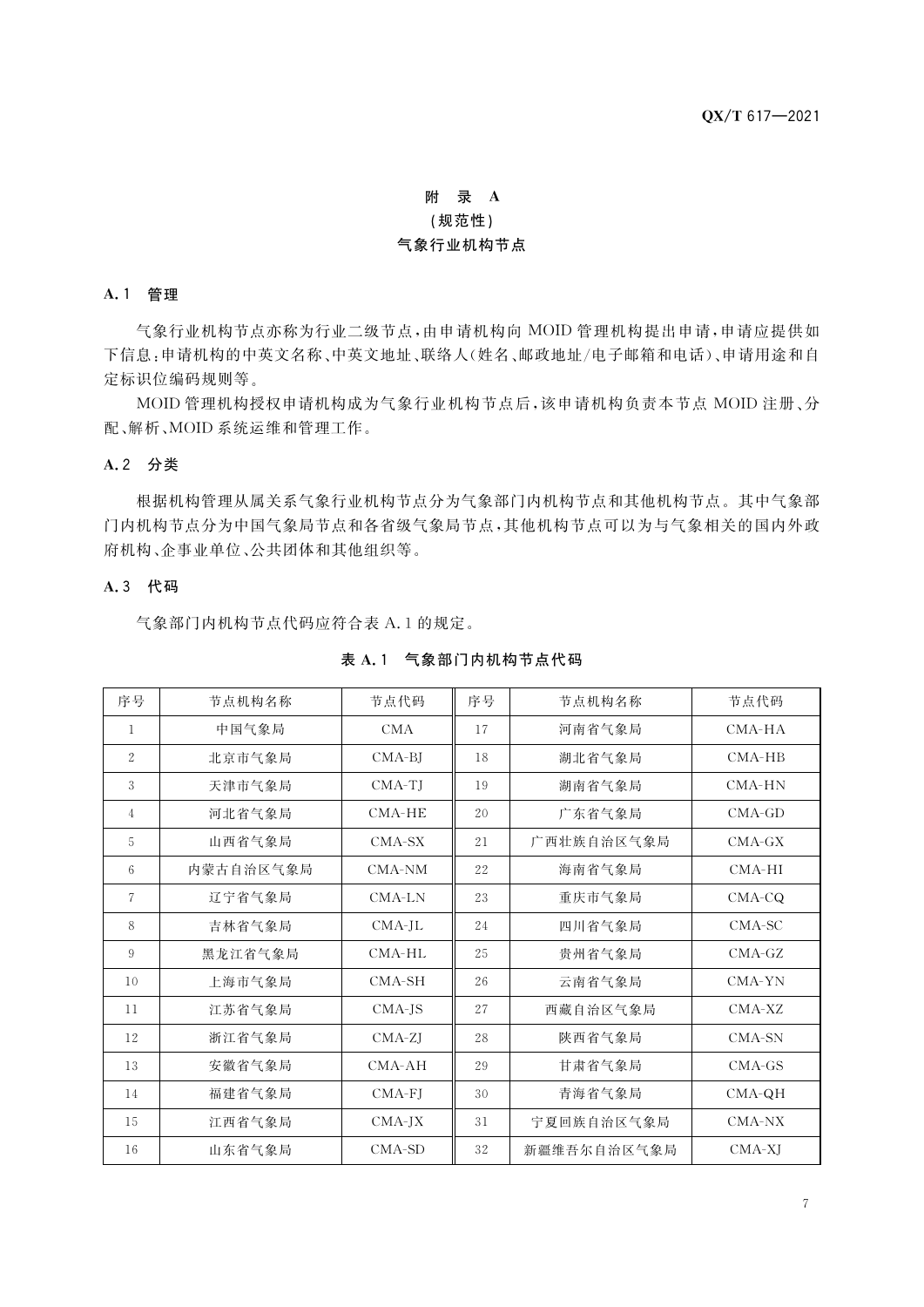QX/T 617-2021

#### A.4 其他机构节点编码规则

其他机构节点编码方式符合下列规则:

- a) 采用以字母为主的混合编码方式,长度为 3~12 位,第一位应为字母;
- b) 应符合已有文件和管理习惯,不得与已有的机构代码重复,代码宜为机构名称字母或字母缩写 (如拼音缩写、英文缩写)。

示例:

南京信息工程大学 节点代码宜为其英文缩写:NUIST。

安徽省水利厅 节点代码宜: AHWRP,若该代码已存在宜优先使用 AHSL、AHSLT、AHwater 等代码。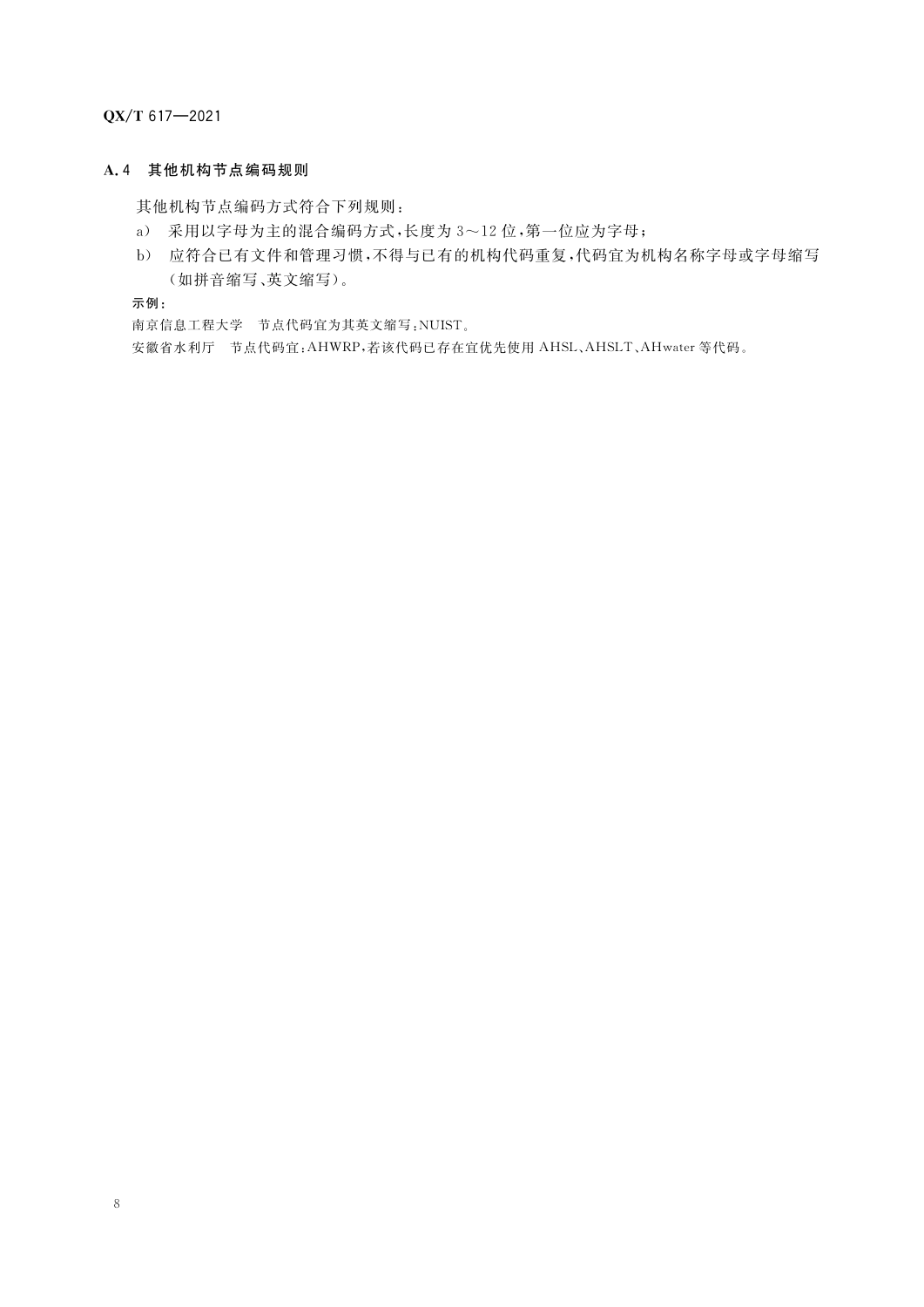### 附 录 B (资料性) MOID 编码示例

#### B.1 一组气象数据的 MOID 编码示例

由国家气象信息中心制作的某类气象数据产品,其 MOID 可能编码为:

1, 2, 156, 416, CMA, D3, X1, X2, X3, X4, X5, X6, X7, X8, X9

各字段含义如下:

第1~4段说明应符合本文件中表2的规定;

第5段:表示为中国气象局节点,表明具体生产单位为中国气象局或其直属单位,如国家气象信息 中心、国家气象中心等:

第6段:表示为气象数据(代码 D3);

第7~15段:为自定标识段(段数由相应的气象数字对象类别编码规则确定,示例为9段),X1,X2, …, X9 可为气象数据的类别、要素、区域、空间分辨率、时间分辨率、存储格式、媒体类型、生产方式、生产 单位等属性,用于说明气象数据的主要特征,各属性的代码根据6.4要求确定。

注:本示例用于理解和说明命名规则,示例中属性的选择供参考。

#### B.2 一次气象数据服务的 MOID 编码示例

由安徽省气象台制作,安徽省气象信息中心负责分发服务,某次面向某机场进行服务的预报产品, 该次服务过程其 MOID 可能编码为:

1.2.156.416. CMA-AH. D3-S. X1. X2. X3. X4. X5. X6

各字段含义如下:

第1~4段说明应符合本文件中表2的规定;

第5段:表示节点代码,为安徽省气象局,相关服务 ID 码的注册和解析由该节点完成,具体服务单 位为安徽省气象局,或者其直属单位,或者其下辖市县气象局;

第6段:表示为一次气象数据的服务过程;

第7~12段:为自定标识段(示例为6段),X1,X2,…,X6可为用户、用途、服务时间、生产单位、服 务单位、服务顺序号等属性,用于说明气象数据服务的主要特征,各属性的代码根据本文件中 6.4 的要 求确定。

注:本示例用于理解和说明编码规则,示例中属性的选择供参考。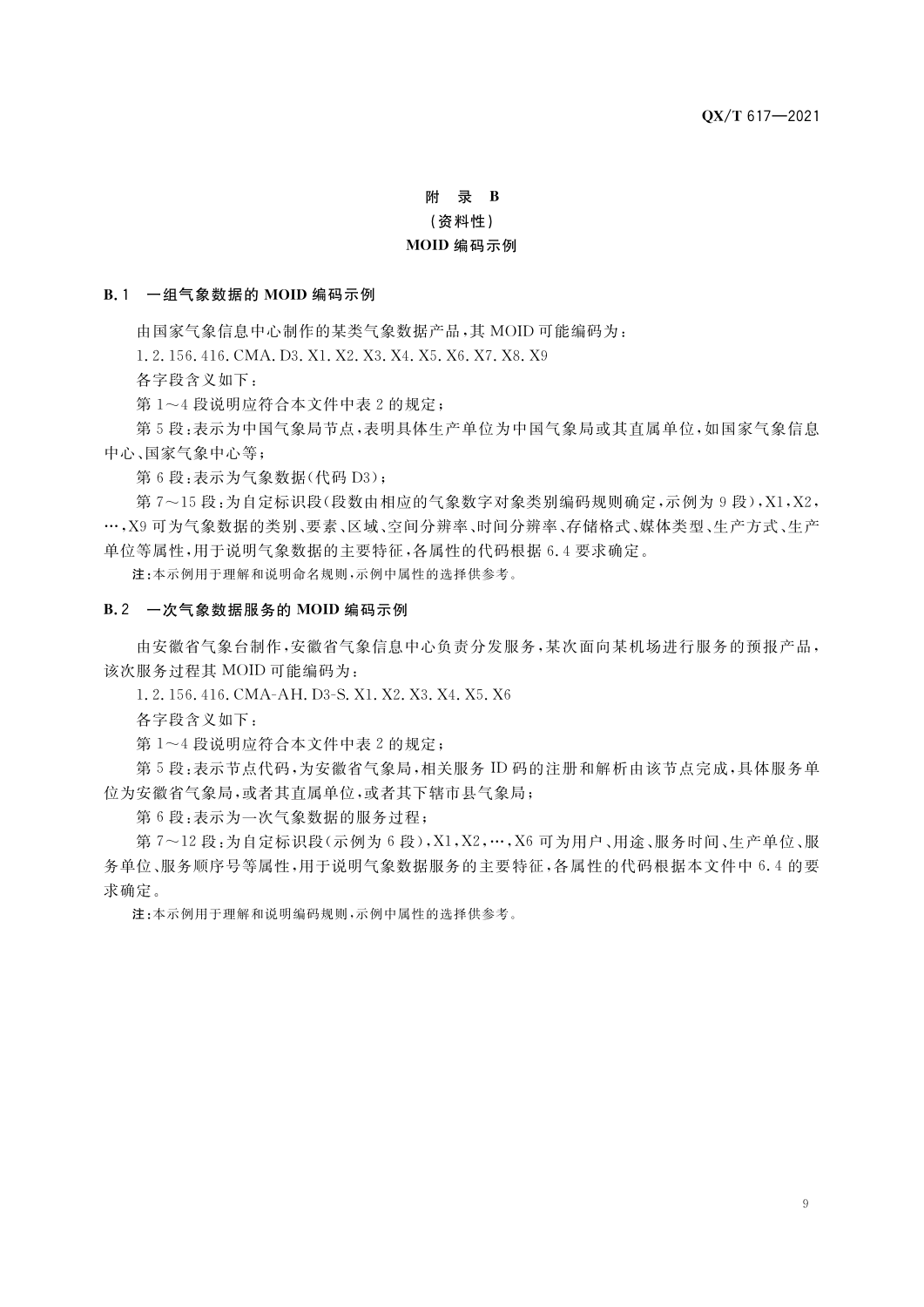#### 附 录 C

#### (规范性)

#### MOID 应用机构代码编码规则

#### C.1 气象部门内 MOID 应用机构代码编码规则

气象部门内 MOID 应用机构编码格式为 UUU 或 UUU-DDD,说明如下。

- a) 编码格式为 UUU 时,表示机构为中国气象局、中国气象局直属单位和省/市/县级气象局。编 码符合下列要求:
	- 1) 中国气象局和省级气象局机构代码同节点代码应符合表 A. 1 的规定;
	- 2) 部分中国气象局直属单位机构代码应符合表 C. 1 的规定,不足使用机构字母缩写参照 扩展:
	- 3) 市/县级气象局机构代码为7位,前4位固定为"CMA-",后3位对应市/县行政区划代码, 见 GB/T 2260 中对应字母码。
- b) 编码格式为 UUU-DDD 时,表示机构为省/市/县级气象局的直属单位,编码符合下列要求:
	- 1) UUU:表征省/市/县气象局的所在行政区,代码应使用 GB/T 2260 中对应字母码;
	- 2) "-"为 UUU 和 DDD 之间的间隔符;
	- 3) DDD: 表征气象部门省级/市/县级直属单位; 代码应按照 QX/T 378-2017 中表 A. 2, 不 足使用机构英文缩写参照扩展;编码长度 2~6位。

| 序号 | 机构名称        | 机构代码  | 序号 | 机构名称           | 结构代码         |
|----|-------------|-------|----|----------------|--------------|
|    | 国家气象中心      | NMC.  | 6  | 中国气象局公共气象服务中心  | <b>PMSC</b>  |
| 2  | 国家气候中心      | NCC   |    | 中国气象局气象宣传与科普中心 | COC          |
|    | 国家卫星气象中心    | NSMC- |    | 中国气象科学研究院      | CAMS         |
| 4  | 国家气象信息中心    | NMIC. | 9  | 中国气象局气象干部培训学院  | <b>CMATC</b> |
|    | 中国气象局气象探测中心 | MOC . | 10 | 预留             | 参考扩展         |

#### 表 C.1 部分中国气象局直属单位机构代码

示例:

安徽省气象信息中心代码为 AH-MIC。

合肥市气象局代码为 CMA-HFE。

合肥市气象台代码为 HFE-MO。

#### C.2 其他 MOID 应用机构代码编码规则

表征其他 MOID 应用机构编码方式分为字母为主的混合编码方式和数字为主的混合编码方式,符 合下列要求。

- a) 采用字母为主的编码方式,一般规则如下:
	- 1) 编码应符合已有标准和管理习惯,不得与已有标识应用机构代码重复,宜为机构名称字母 或字母缩写(如拼音缩写、英文缩写。);
	- 2) 编码长度为 3~12 位,其中第一位为英文字母,最多包含 1 位数字。
- b) 采用数字为主的编码方式,编码格式为 AAAAAA-BBBBBB,说明如下: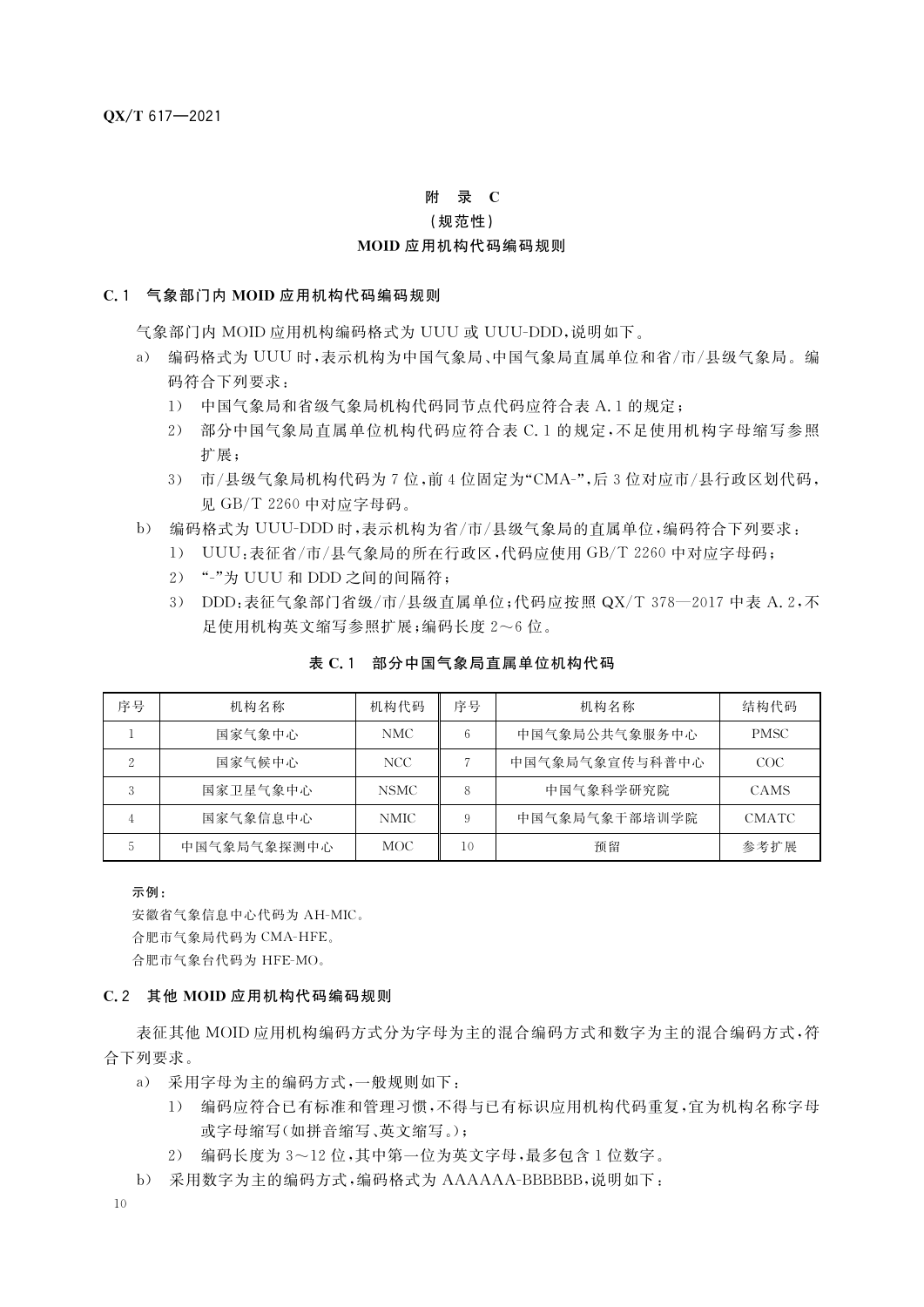- 1) AAAAAA, 分为国内机构和其他国家和地区机构, 其中:
	- ---- 国内机构, 为 6 位数字编码, 表征国内机构所在的行政区, 应按照 GB/T 2260 对应的 行政区数字代码确定;
	- ---其他国家和地区机构,为4位字母和数字混合编码,其中第1位为字母"C",第2~4 位为3位数字,表征机构所在国家或地区,应按照 GB/T 2659 中世界各国和地区名 称对应的数字代码确定。
- 2) "-"为 AAAAAA 和 BBBBBB 之间的间隔符。
- 3) BBBBBB, 表征编码顺序, 为 3~6 数字, 编码范围为 101~999999, 依据各机构申请先后顺

序由 MOID 管理机构统一确定。

示例:

北京数聚万维科技有限公司 其机构代码宜为: SJWW, 表示该机构使用字母为主的编码方式, 为机构汉语拼音缩 写的部分。若该代码已存在宜优先使用汉语拼音缩写 SJWWKJ、BJSJWWKJ 等。

北京市海淀区某从事气象相关研究高等院校 其机构代码为:110108-150,表示该机构使用数字为主的编码方式, 在北京市海淀区为第50个气象部门外 MOID 应用机构。

韩国某气象服务机构 其机构代码为:C410-102,表示该机构数字为主的编码方式,为韩国第2个 MOID 应用机构。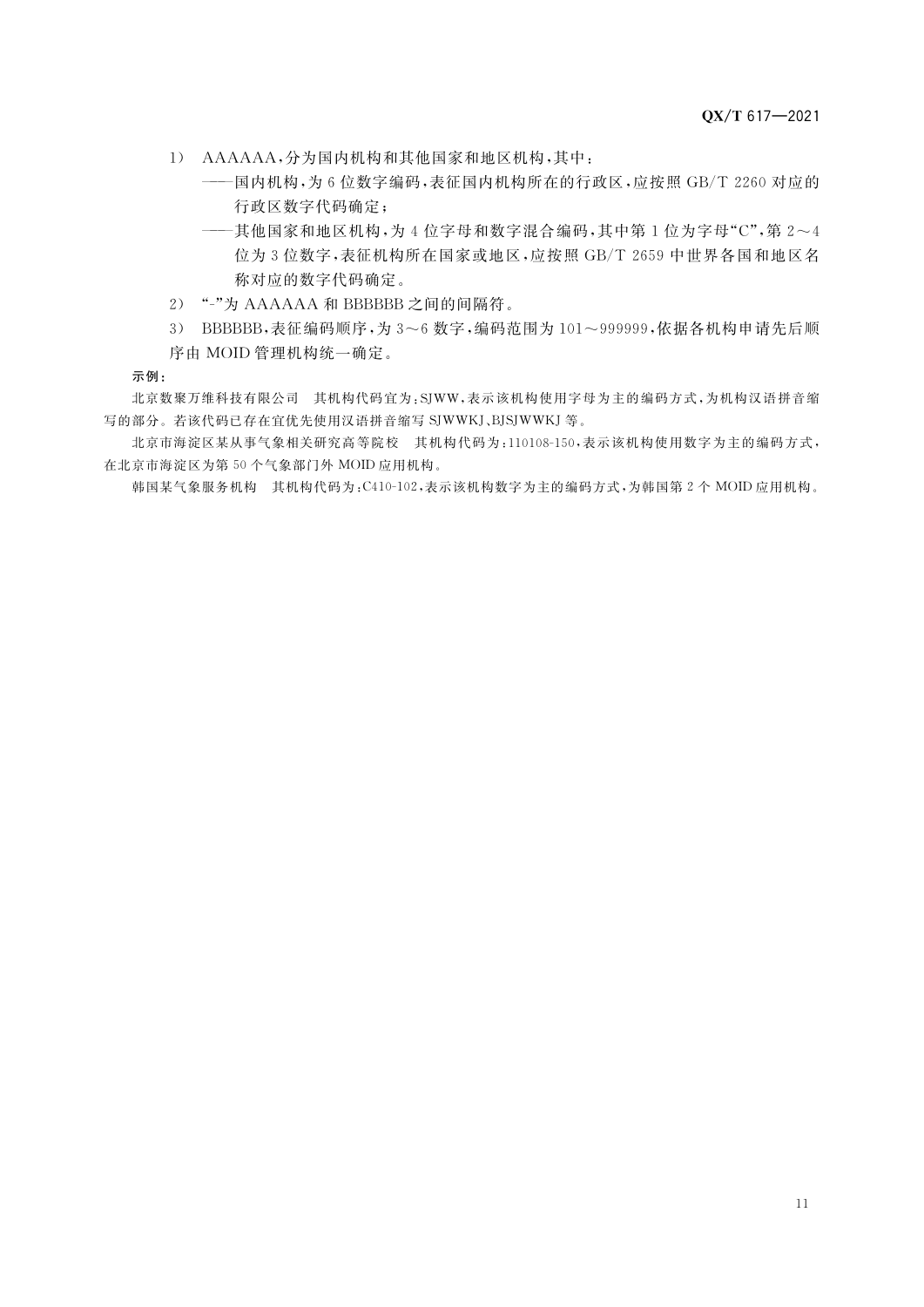#### 参考文献

[1] GB/T 3469-2013 信息资源的内容形式和媒体类型标识

[2] GB/T 32843-2016 科技资源标识

[3] GB/T 36109-2018 中国气象产品地理分区

[4] GB/T 36369-2018 信息与文献 数字对象唯一标识符系统(ISO 26324:2012(E))

[5] GB/T 37695-2019 智能制造 对象标识要求

[6] LY/T 2413.403-2016 林业物联网 第 403 部分:对象标识符解析系统通用要求

[7] QX/T 129-2011 气象数据传输文件命名

[8] QX/T 387-2017 气象卫星数据文件命名规范

[9] WH/T 48-2012 数字对象唯一标识符规范

[10] ISO 26324:2012(E) Information and documentation-Digital object identifier system

[11] 孙坦,宋文,贺燕.国家图书馆数字资源唯一标识符规范和应用指南[M]. 北京:国家图书馆 出版社,2010

[12] 江波. 开放型数字对象标识系统设计[J]. 情报理论与实践, 2011, 34(9): 107-109